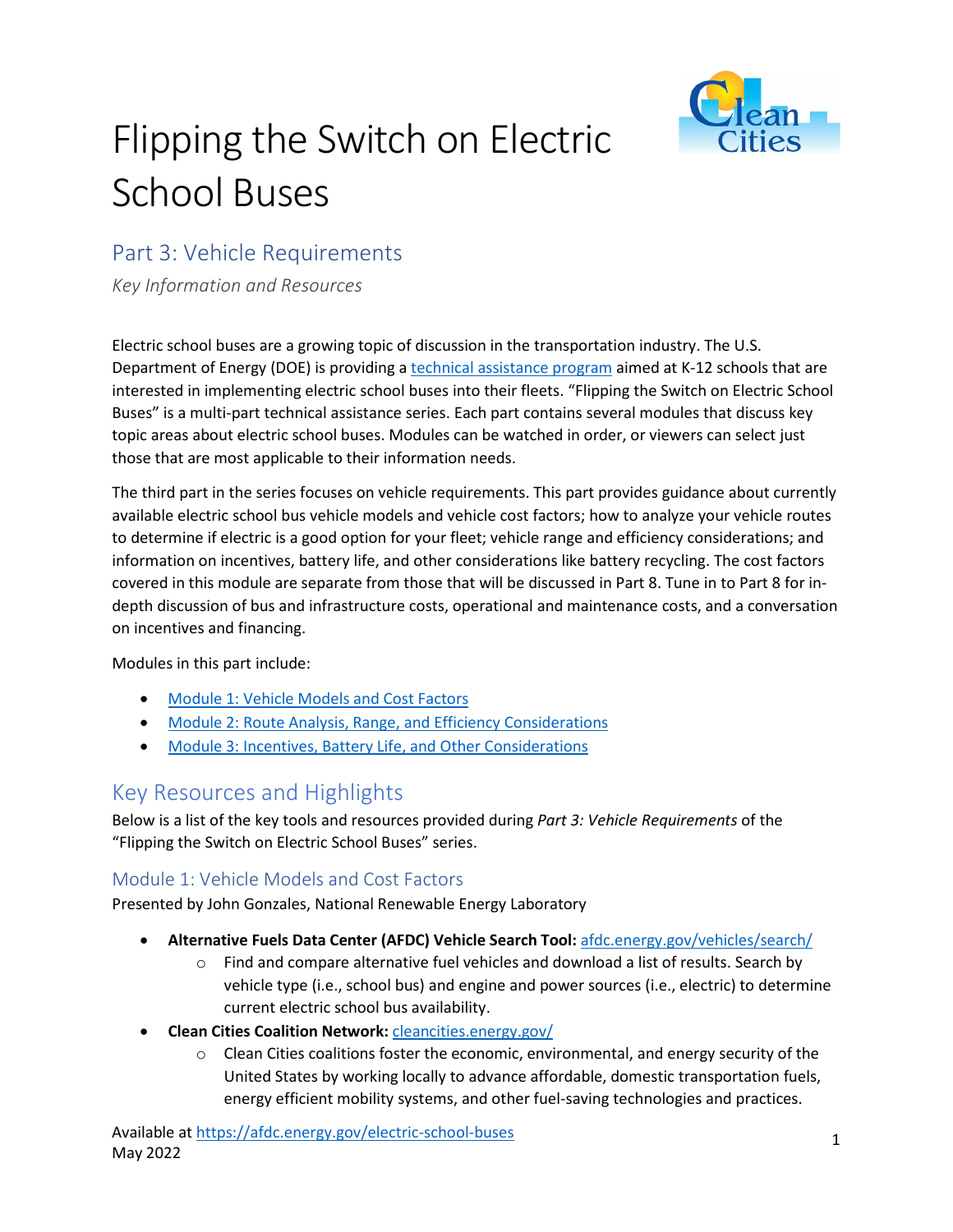- **Clean Cities Coalition Contact Directory:** [cleancities.energy.gov/coalitions/contacts/](https://cleancities.energy.gov/coalitions/contacts/)
	- $\circ$  Clean Cities coordinators are the primary contacts for their coalitions. Coordinators work with local fleets to advance affordable, domestic transportation fuels and technologies in the cities and counties they serve. Clean Cities coordinators lead more than 75 active coalitions covering nearly every state.
- **Report: Vehicle Electrification Opportunities:** [www.nrel.gov/docs/fy22osti/81596.pdf](https://www.nrel.gov/docs/fy22osti/81596.pdf)
	- o This report provides an overview of telematics analysis across six university fleets and identifies lessons learned that can help other Energy Policy Act of 1992 (EPAct)-covered state fleets and other fleets as they increase their fleet electrification.

#### Module 2: Route Analysis, Range, and Efficiency Considerations

Presented by Laruen Lynch, National Renewable Energy Laboratory

- **Future Automotive Systems Technology Simulator (FASTSim)**: [www.nrel.gov/transportation/fastsim.html](https://www.nrel.gov/transportation/fastsim)
	- $\circ$  FASTS im provides a simple way to compare powertrains and estimate the impact of technology improvements on light-, medium-, and heavy-duty vehicle efficiency, performance, cost, and battery life.
- **Report: Surat Municipal Corporation Bus Electrification Assessment**: [www.nrel.gov/docs/fy19osti/73600.pdf](https://www.nrel.gov/docs/fy19osti/73600.pdf)
	- $\circ$  This report examines the potential for Surat Municipal Corporation (SMC) to electrify its bus rapid transit system (BRTS) in Surat, India. Researchers from the National Renewable Energy Laboratory (NREL) partnered with the Sardar Vallabhbhai National Institute of Technology to collect data from SMC, log in-use GPS data of SMC buses, and analyze the results. The ensuing analysis focuses on the operational feasibility and lifecycle costs of battery electric buses (BEBs) compared to diesel buses operated on eight BRTS routes out of four bus depots.
- **Report: National Park Service Bus Electrification Study: 2020:** 
	- [www.nrel.gov/docs/fy21osti/78012.pdf](https://www.nrel.gov/docs/fy21osti/78012.pdf)
		- $\circ$  This report summarizes important considerations for implementing BEBs in the three national park fleets, detailing information about current buses at each fleet, electric bus demonstration vehicles, and performance evaluations of BEBs in Zion, Bryce Canyon, and Yosemite National Parks. Results include in-use data collection metrics such as average bus speed, energy usage per trip, and daily distance traveled. Also covered are effects of high heating, ventilation, and air-conditioning system use for heating and cooling the buses, emissions estimates before and after use of electric buses, operating costs, electric vehicle infrastructure, maintenance, and bus driver user experience survey information.

#### Module 3: Incentives, Battery Life, and Other Considerations

Presented by Lauren Lynch, National Renewable Energy Laboratory

- **AFDC Laws & Incentives Database:** [afdc.energy.gov/laws](https://afdc.energy.gov/laws)
	- $\circ$  Find federal and state laws and incentives for alternative fuels and vehicles, air quality, fuel efficiency, and other transportation-related topics.